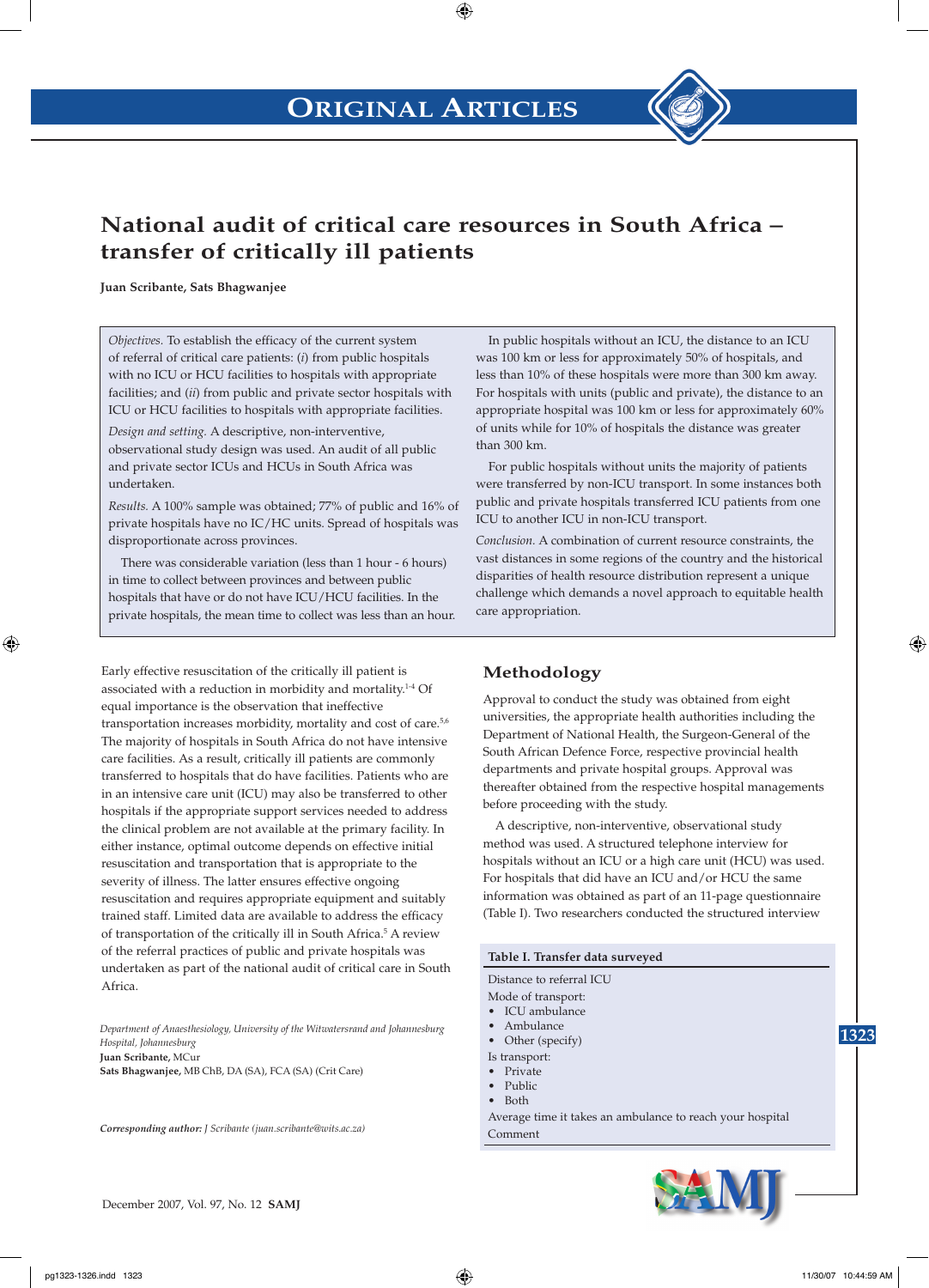**ORIGINAL ARTICLES**



and the information was obtained from the CEO of the hospital or the nursing service manager. The medical director, nursing unit manager or nursing service manager completed the questionnaire. Completed questionnaires were reviewed by one of two researchers.

The objective of this phase of the audit was to: (*i*) establish the efficacy of the current system of referral of critical care patients from public hospitals with no ICU or HCU facilities to hospitals with appropriate facilities; and (*ii*) establish the efficacy of the current system of referral of critical care patients from public and private sector hospitals with ICU or HCU facilities to hospitals with appropriate ICU facilities.

Strict anonymity was ensured at all times and International Conference on Harmonisation (ICH) guidelines for good clinical research practice were adhered to. A detailed description of the methodology is discussed in a separate paper.<sup>7</sup>

#### **Results**

The mode of transport is reported as follows: (*i*) ICU transport is a suitably equipped vehicle (including fixed and rotary wing aircraft) with critical care trained para-medical staff; (*ii*) non-ICU transport is an ordinary ambulance, or hospital or family vehicle.

A 100% sample was obtained. Of the public sector hospitals 77% (304/396) do not have ICU/HCU facilities compared with 16% (40/256) in private hospitals. The spread of hospitals was disproportionate across the provinces (Table II).

In Gauteng and the Northern Cape the average time to collect was an hour or less for both categories of hospital (Table III). In Limpopo and the SANDF, time to collect was less than

an hour for hospitals that have ICU/HCU facilities. In all other provinces the time to collect exceeded an hour and was the longest in the Eastern Cape (6 hours). There was considerable variation between provinces and between hospitals that have or do not have ICU/HCU facilities (Table IV). In the private sector hospitals, the mean time to collect was less than an hour for all groups and in all provinces with a range of 0.6 - 0.9 hours.

In the group of public hospitals without ICU, the distance to a hospital with facilities was 100 km or less for approximately 50% of hospitals (Fig. 1). The distance to facilities was more than 300 km for less than 10% of hospitals. For hospitals with units (public and private), the distance to an appropriate hospital was 100 km or less for approximately 60% of units while for 10% of hospitals the distance was greater than 300 km (Fig. 2).

For public hospitals without units in all the provinces (except Gauteng), the majority of patients were transferred by non-ICU transport (Fig. 3). Hospitals with ICU facilities transferred patients primarily with ICU transport (Fig. 4). Both public and private hospitals transferred ICU patients from one ICU to another ICU in non-ICU transport in some instances. Public sector hospital ICUs in the Northern Cape only transferred by means of non-ICU transport.

Comments that were made by participants on two or more occasions are listed in Table IV. The comments emphasise the lack of resources and inefficient use thereof.

#### **Discussion**

Intensive care should start before the patient is admitted to ICU. Critically ill patients should be transferred to the most

| Table II. Hospital facilities by province |                |    |    |               |     |    |    |               |               |  |  |
|-------------------------------------------|----------------|----|----|---------------|-----|----|----|---------------|---------------|--|--|
|                                           | EC.            | FS | GP | <b>KZN</b>    | LIM | MP | NС | NW            | <b>WC</b>     |  |  |
| Public with ICU/HCU                       | 16             | 4  | 15 | 22            |     |    |    | $\mathfrak b$ | 17            |  |  |
| Public without ICU/HCU                    | 63             | 26 | 14 | 49            | 38  | 23 | 24 | 25            | 42            |  |  |
| Private with ICU/HCU                      | 8              |    | 67 | 25            |     | 5. | 3  | $\mathbf{b}$  | 23            |  |  |
| Private without ICU/HCU                   | $\mathfrak{h}$ | 3  | 17 | $\mathcal{D}$ |     |    |    | 3             | $\mathfrak b$ |  |  |

#### **Table III. Average time to collect by province**

|                                  | EC   | <b>FS</b> | GP  | <b>KZN</b> | <b>LIM</b> | <b>MP</b> | NC  | <b>NW</b> | WC. |  |
|----------------------------------|------|-----------|-----|------------|------------|-----------|-----|-----------|-----|--|
| Public hospitals without ICU/HCU |      |           |     |            |            |           |     |           |     |  |
| Average time to collect (h)      | 6.5  | 1.2       | 0.3 | 1.0        | 0.9        | 2.0       | 0.4 | 2.0       | 2.1 |  |
| Range (h)                        | 47.0 | 1.8       | 0.3 | 1.8        | 1.8        | 0.0       | 0.3 | 4.8       | 5.8 |  |
| Public hospitals with ICU/HCU    |      |           |     |            |            |           |     |           |     |  |
| Average time to collect (h)      | 1.4  | 2.0       | 1.0 | 2.9        | 0.7        | 1.5       | 0.4 | 0.8       | 1.5 |  |
| Range (h)                        | 3.8  | 0.0       | 6.0 | 6.0        | 0.8        | 2.3       | 0.3 | 4.0       | 3.8 |  |
| Private hospitals with ICU/HCU   |      |           |     |            |            |           |     |           |     |  |
| Average time to collect (h)      | 0.8  | 0.8       | 0.7 | 0.9        | 0.2        | 0.4       | 0.4 | 0.8       | 0.7 |  |
| Range (h)                        | 3.0  | 2.5       | 3.0 | 5.0        | 0.0        | 1.0       | 0.3 | 2.3       | 2.0 |  |
|                                  |      |           |     |            |            |           |     |           |     |  |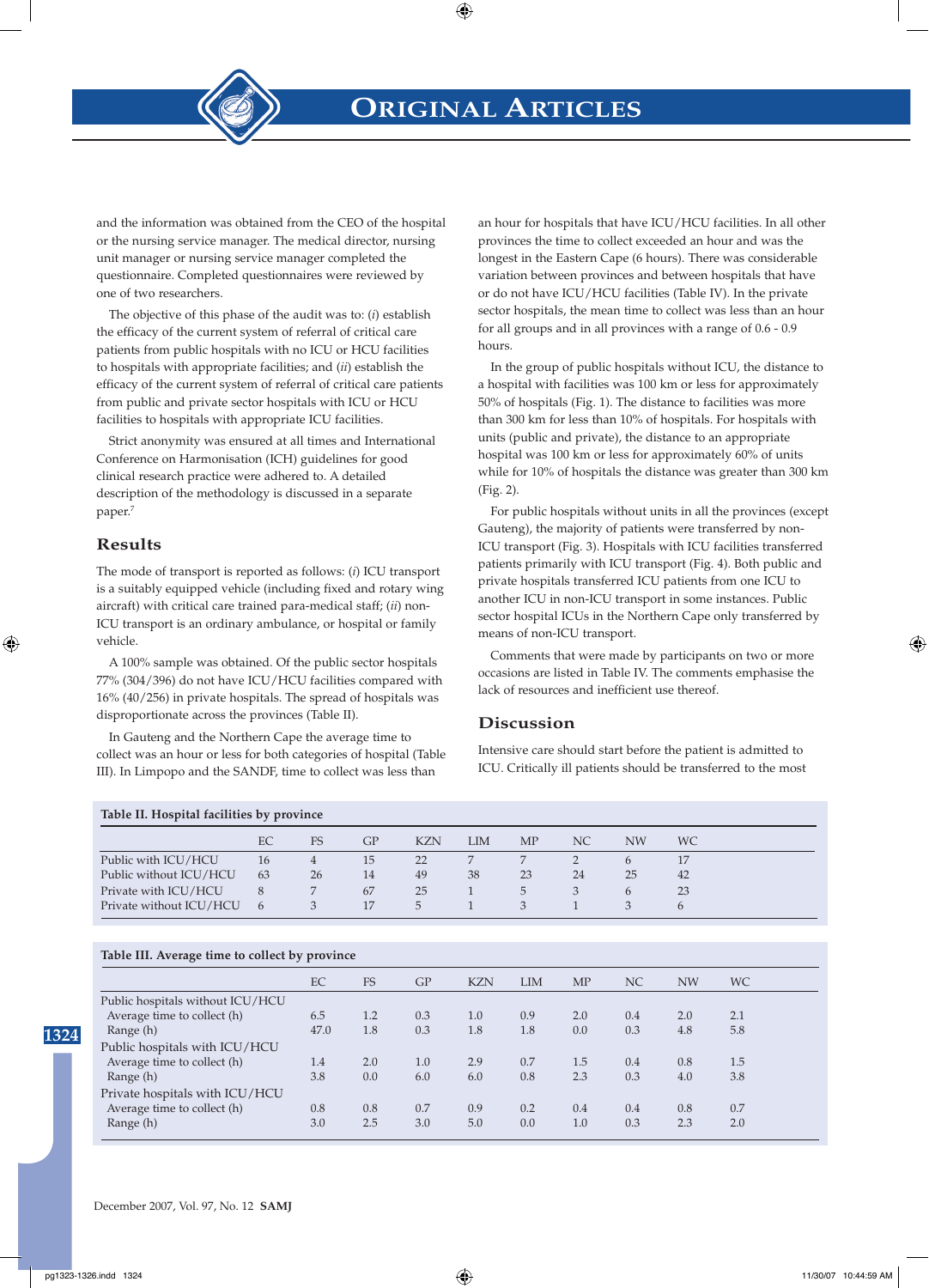# **ORIGINAL ARTICLES**



Not enough ambulances, especially ICU ambulances Ambulances in poor working condition and are used to service large rural areas with poor roads

Insufficient number of staff to drive and accompany patients, available staff not adequately trained

Authorisation process was perceived as a major obstacle Not authorised to transfer to the closest ICU in another province, must transfer to ICU much further away in same province Inappropriate use of ambulances







*Fig. 2. Cumulative referral distance for public and private hospitals with ICU/HCU.*

appropriate ICU in the most effective manner in the shortest period of time.

It was not within the scope of this study to describe transferrelated adverse events and outcome of transferred patients. Hatherill et al.<sup>5</sup> demonstrated a high incidence of technical, clinical and critical clinical adverse events among paediatric patients transferred to a university children's hospital in Cape Town.

This study has, however, identified several deficiencies in the transfer of critically ill patients in South Africa. The transfer procedures are neither centralised nor standardised. Each



*Fig. 3. ICU versus non-ICU transport for public sector hospitals without ICU/HCU.*



*Fig. 4. ICU versus non-ICU transport for public and private hospitals with ICU/HCU.*

province functions independently and there are vast differences between the public and private sectors. A centralised system of patient transfer has been shown to be safe and effective.<sup>8,9</sup>

The time from request to collection from the transferring hospital varies throughout South Africa and does not reflect the total time of the critically ill patient's transfer. Delayed transfer to ICU negatively influences morbidity, mortality, length of ICU stay and scarce resource utilisation.10,11 The current practice of inter-unit transfer is inappropriate, particularly where resource constraints exist.

The distance that patients are transferred is regarded as an independent risk factor for mortality in transferred patients.<sup>12</sup> A significant percentage of patients are transferred more than 100 km and even in excess of 300 km to an appropriate ICU. Comments from respondents indicate that patients are not always transferred to the closest appropriate ICU (e.g. in another province), but to an ICU that is geographically predetermined (e.g. within the same province).

Uusaro *et al*. 13 have shown that critically ill patients with severe unstable respiratory and circulatory failure can safely be transported over long distances when a specially equipped